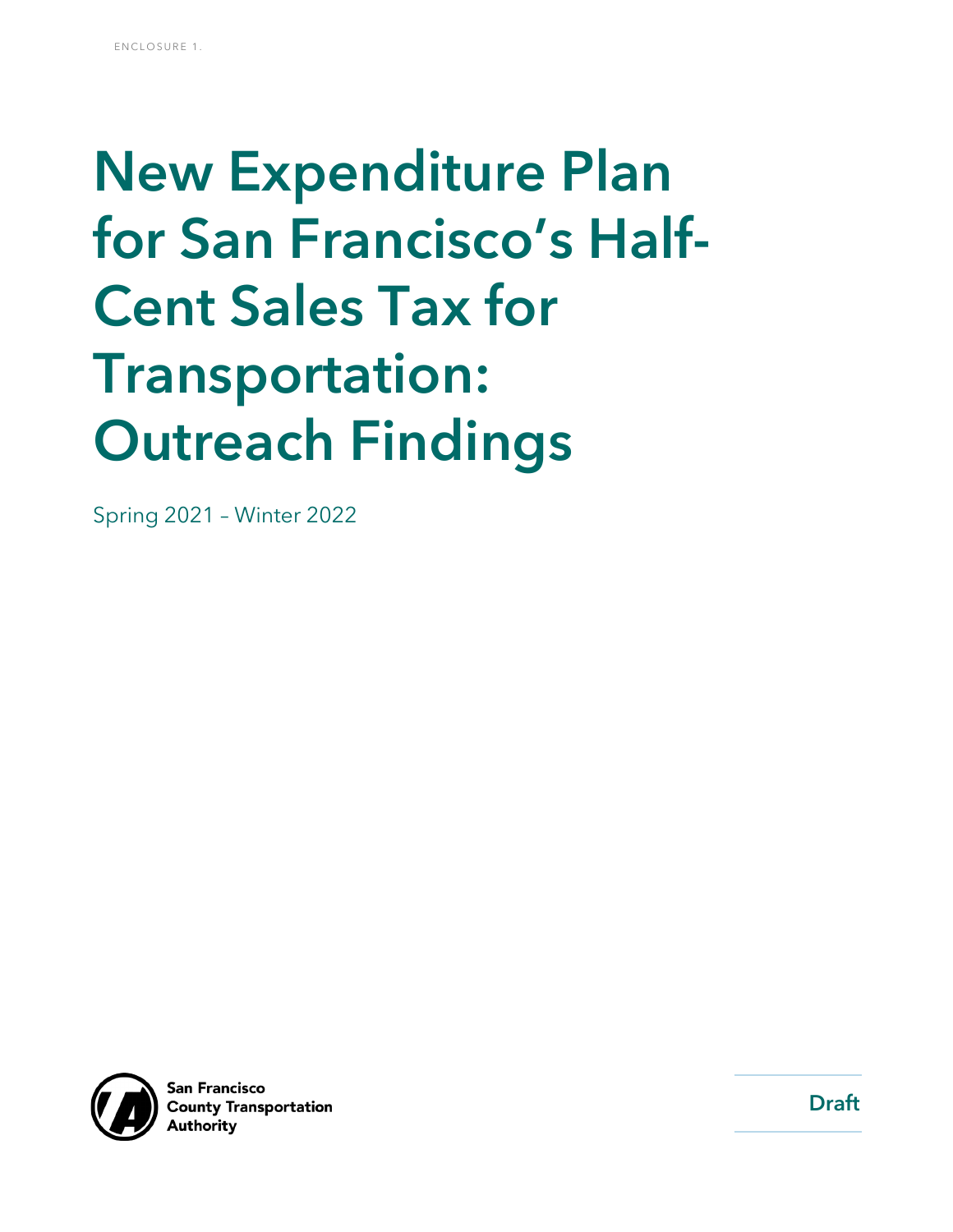# Table of Contents

| 1. Introduction                               | $\overline{2}$ |
|-----------------------------------------------|----------------|
| 2. Feedback Tools                             | $\overline{2}$ |
| 3. Summary of Key Findings                    | 3              |
| 4. Limitations of Outreach                    | 3              |
| 5. Key Findings from Community Interviews     | 3              |
| 6. Key Findings from Focus Groups             | 5              |
| 7. Key Findings from Virtual Town Halls       | 7              |
| 8. Key Findings from Roadshow Presentations   | 9              |
| 9. Key Findings from Online Survey            | 12             |
| 10. Key Findings from Review of Past Outreach | 16             |
| 11. Expenditure Plan Advisory Committee       | 17             |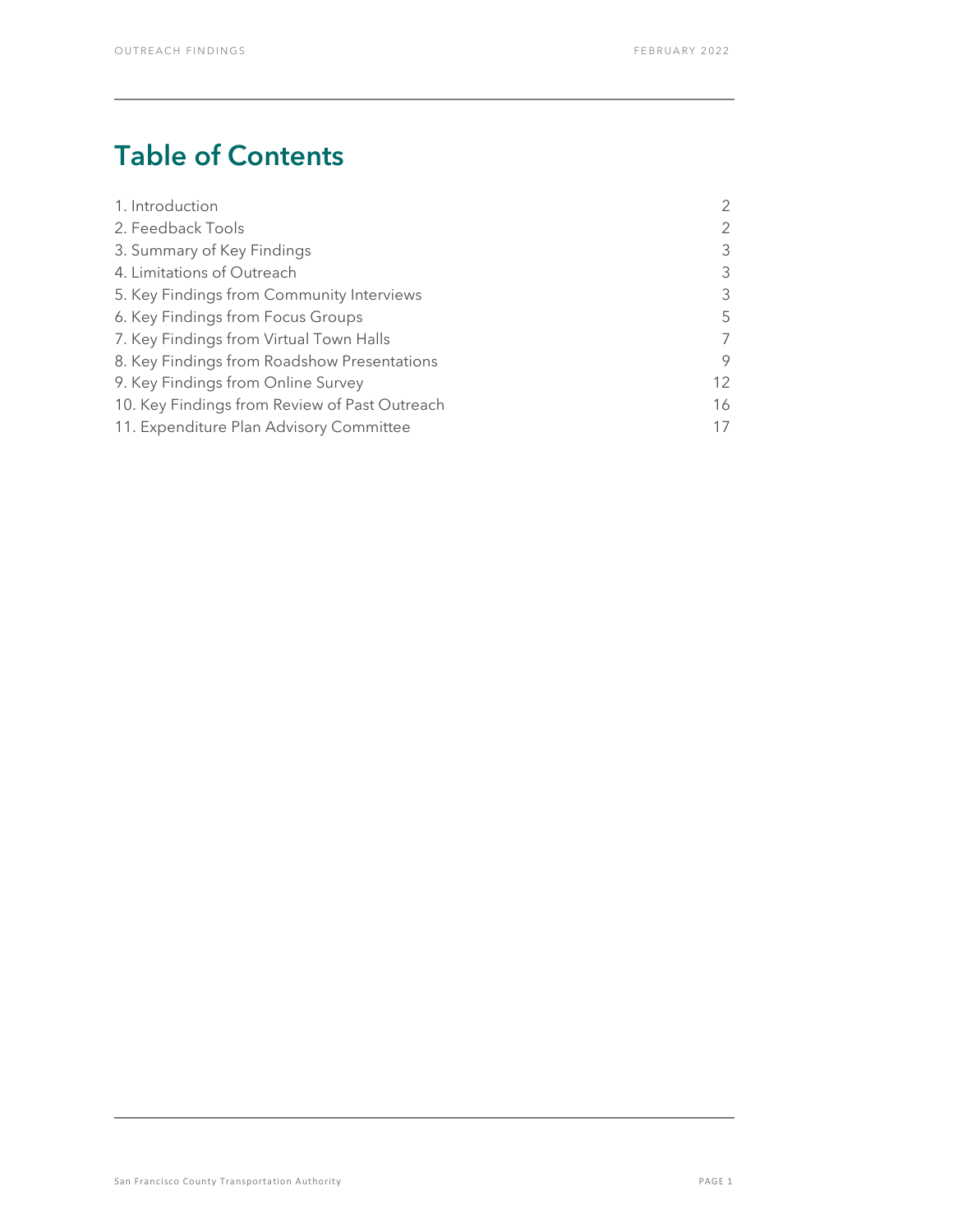# <span id="page-2-0"></span>1. Introduction

The San Francisco County Transportation Authority (Transportation Authority) has been preparing to ask San Francisco voters in November 2022 to continue the existing halfcent transportation sales tax and approve a new 30-year investment plan, also known as the Expenditure Plan. As with the prior two Expenditure Plans managed by the Transportation Authority, this new Expenditure Plan will determine how the Transportation Authority invests sales tax dollars to improve transportation across the city.

Outreach and engagement is a crucial component of developing a new Expenditure Plan with broad community support and equity at the forefront. The Transportation Authority has drawn on outreach that has been done for other efforts such as ConnectSF and the San Francisco Transportation Plan, as well as conducted outreach specific to the new Expenditure Plan. This Expenditure Plan outreach has particularly targeted lowincome communities, communities of color, and monolingual communities across the city, to help advance the Transportation Authority's equity framework. This document outlines outreach activities, provides a synthesis of feedback from community outreach and details how that feedback has been used to inform development of a new Expenditure Plan.

# <span id="page-2-1"></span>2. Feedback Tools

The project team utilized the following channels to gather feedback:

- Partnered with 8 community-based organizations serving Equity Priority Communities to conduct in-depth community interviews
- Partnered with 3 community-based organizations to hold focus groups, one each in Spanish, Chinese, and Russian, seeking feedback from monolingual communities that may not typically engage in transportation planning
- Held 2 Town Halls inviting a broader audience to provide feedback, including an option to view a recording of the town hall and provide feedback via email
- Reached out to 29 community organizations to spread awareness of outreach events and boost engagement
- Presented to numerous local organizations via 9 roadshow events to seek feedback from their constituencies
- Hosted an online survey available in multiple languages asking about new and ongoing programs, receiving about 400 responses
- Conducted a review of past outreach to incorporate feedback from previous planning efforts, including community-based transportation plans
- Held 11 virtual Expenditure Plan Advisory Committee Meetings, open to the public with opportunity for public comment, to help shape the Expenditure Plan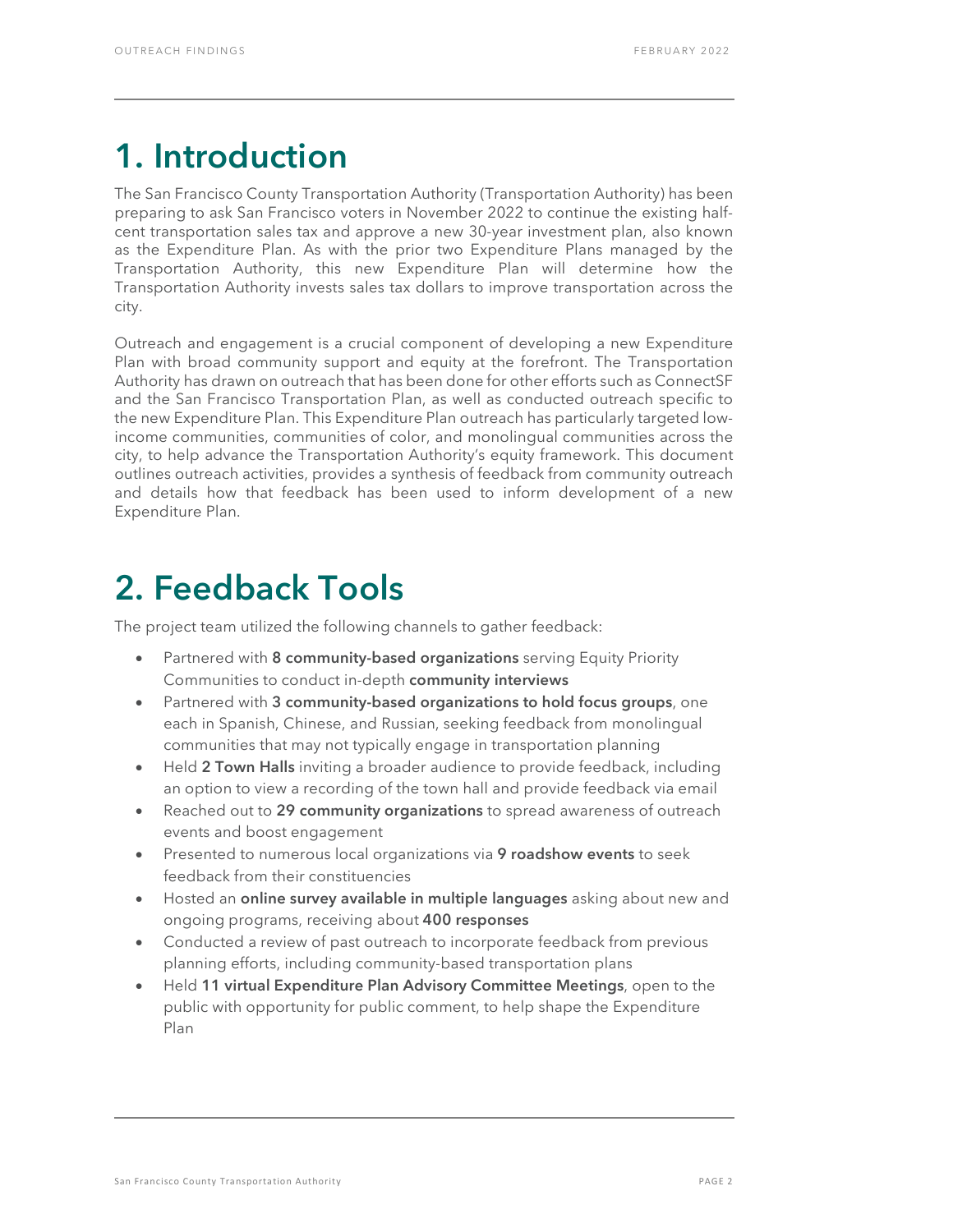- Made presentations at 5 Transportation Authority Community Advisory Committee meetings and 5 Transportation Authority Board meetings, open to the public with opportunity for public comment (as of February 15, 2022)
- <span id="page-3-0"></span>Coming up: Statistically significant **voter opinion survey** representative of likely voters across the city

# 3. Summary of Key Findings

## OVERALL THEMES

- There are **varied needs** and desires from different communities based in different parts of the city.
- Improving transit had broad support, including improvements to reliability, customer experience, better connections, and additional service.
- Safety and accessibility were a primary concern for many, including improving pedestrian and bicyclist safety and accessibility for seniors and people with disabilities.
- Putting equity at the forefront, including focusing investment in Equity Priority Communities and serving people with low incomes, was critical for many.
- Better connections between neighborhoods, especially considering changing pandemic travel patterns, and localized engagement around transportation solutions were emphasized.

# <span id="page-3-1"></span>4. Limitations of Outreach

Outreach was all virtual due to health orders related to the COVID-19 pandemic and many community-based organizations, particularly those serving disadvantaged populations, were overtaxed from having to address the ongoing challenges of the pandemic for their communities. To help address this, we held a series of in-depth interviews with representatives of community-based organizations serving Equity Priority Communities, held focus groups (in Chinese, Russian, and Spanish), and relied on members of the Expenditure Plan Advisory Committee to bring in their experience and share feedback from the communities they represent.

# <span id="page-3-2"></span>5. Key Findings from Community Interviews

Staff reached out to 18 community-based organizations and met with eight (8) organizations focused on serving Equity Priority Communities, including the Bayview, Chinatown, and senior populations. These were one-on-one community interviews that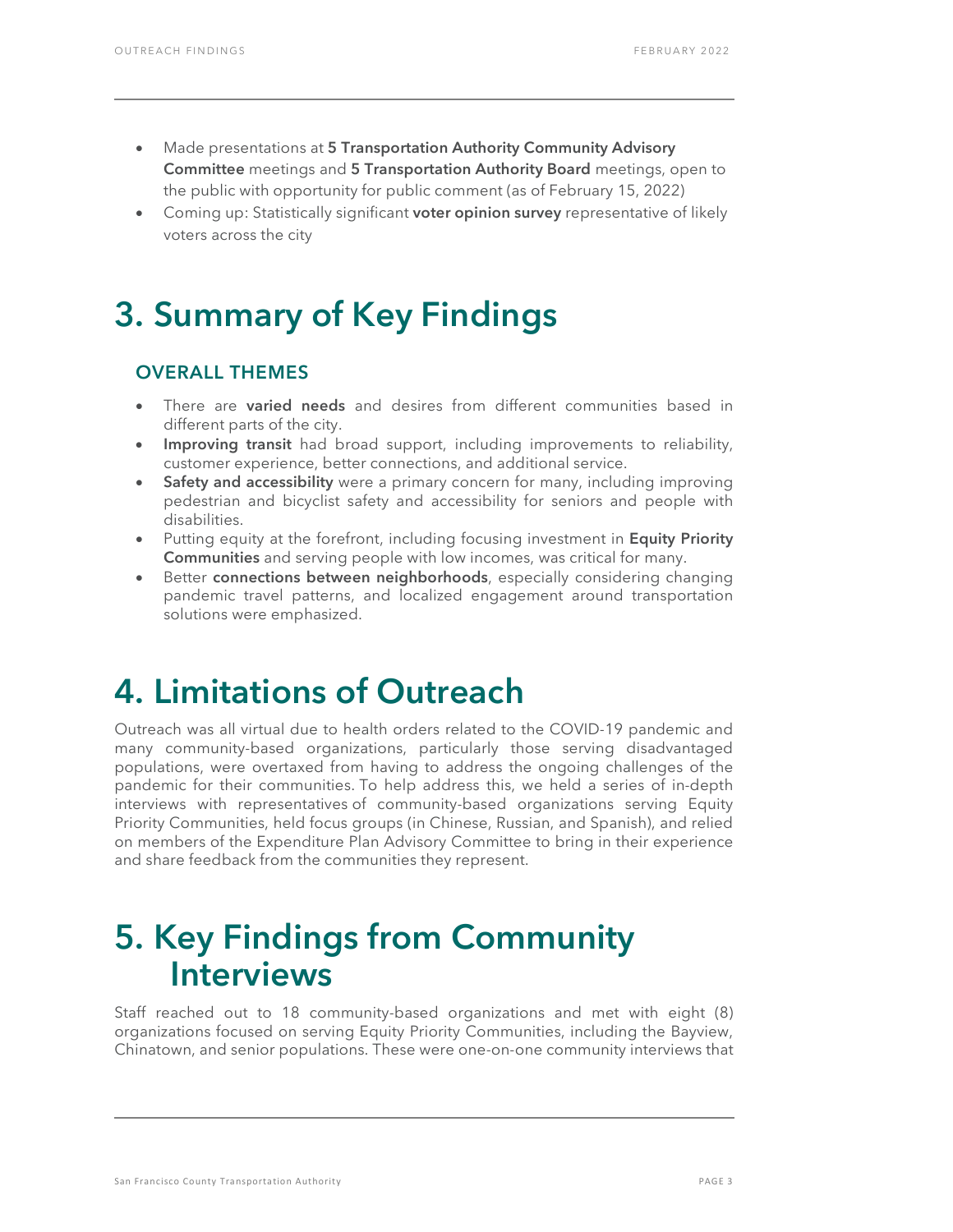provided background information on the half-cent transportation sales tax and reauthorization process and asked about community priorities. This was one way staff engaged with community-based organizations at a time when they were stretched thin helping their communities navigate and recover from the pandemic. The organizations and feedback are listed below.

# 5.1 | PARTICIPATING COMMUNITY-BASED ORGANIZATIONS

- A. Philip Randolph Institute Portola Neighborhood
- 
- Central City Single Room Occupancy Collaborative
- **Chinatown Community** Development Center
- Association
- BMAGIC San Francisco Human Rights Commission
	- Senior and Disability Action
	- Southeast Asian Development Center

## 5.2 | OVERALL THEMES

#### Theme 1: Invest in transit

- Transit is the highest priority in some communities, especially with transitdependent populations
- Transit maintenance is important
- There were affordability concerns, especially in light of the COVID-19 pandemic
- Support for funding paratransit

#### Theme 1 take-aways for Expenditure Plan design

• Include investments in transit and paratransit

#### Theme 2: Safety and security

- Concerns about street safety, specifically for pedestrians
- Concerns about personal safety, including on streets and on transit
- Desire to upgrade traffic signals to improve street safety
- Support for making quick-build projects permanent to improve bicycle and pedestrian safety

#### Theme 2 take-aways for Expenditure Plan design

• Include investments that support safety, including street and personal safety

#### Theme 3: Equity at the forefront

- Focus investments in low-income neighborhoods
- Provide in-language materials and resources, including maps and transit information
- Concerns about transportation affordability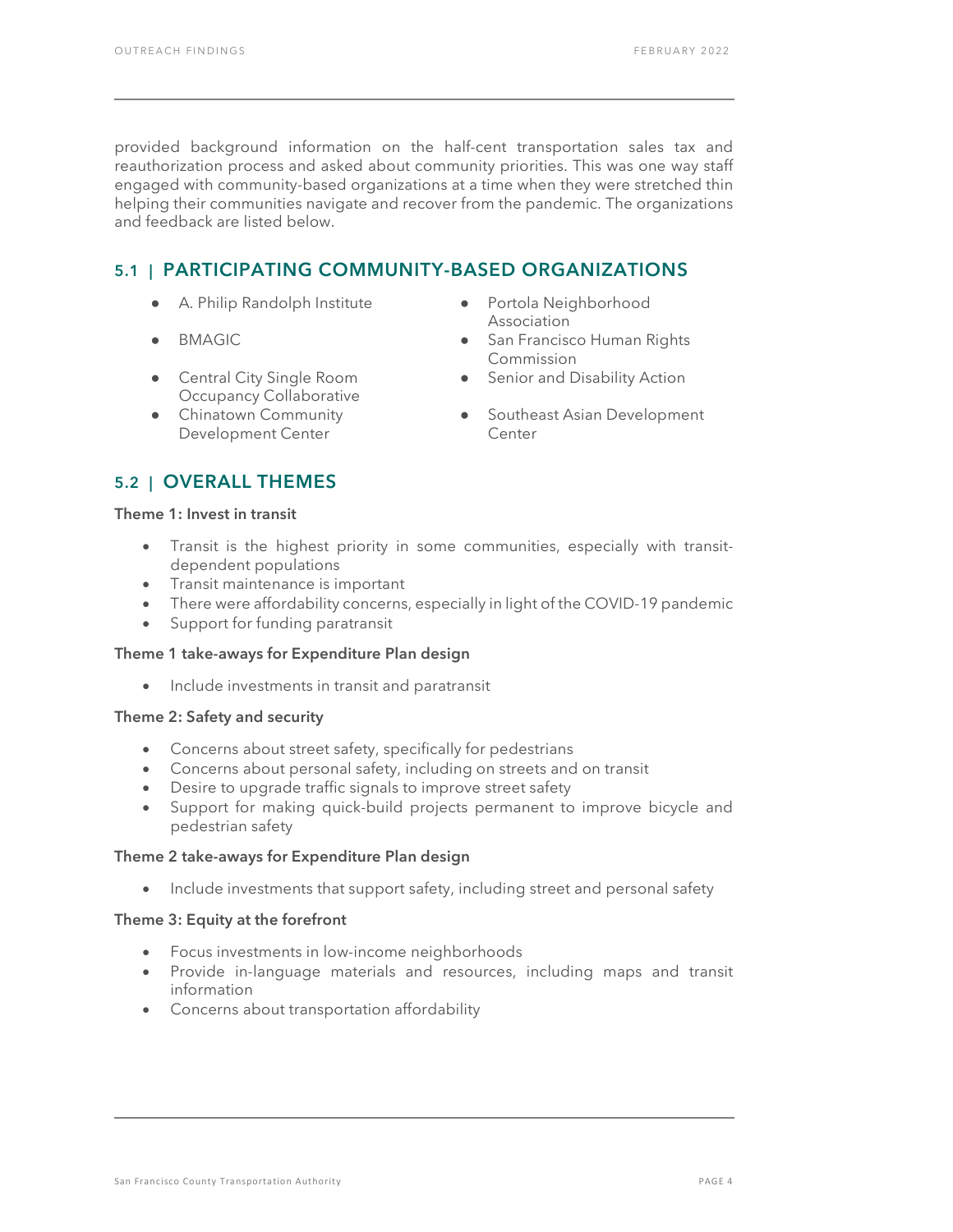#### Theme 3 take-aways for Expenditure Plan design

- Include equity in policies that prioritize funding
- Evaluate policies for inclusion, including multilingual outreach

#### Theme 4: School transportation solutions are needed

- Lack of yellow school buses makes getting to school difficult
- Additional Muni buses that serve schools are needed

#### Theme 4 take-aways for Expenditure Plan design

• Consider access to schools as prioritization metric for transit projects

# <span id="page-5-0"></span>6. Key Findings from Focus Groups

Focus groups were held in Chinese, Spanish, and Russian in partnership with three community-based organizations. They were focused on hearing from monolingual communities that may not typically engage in transportation planning. The focus groups were designed to be small group discussions around three questions:

- 1. Which ongoing programs are most important to your community,
- 2. What are your thoughts and feedback on the new program proposals, and
- 3. What other types of transportation investments would you like to see funded.

Participant information and themes are listed below.

## 6.1 | PARTICIPANT INFORMATION

| <b>Community Partner</b>                   | <b>Total Attendees</b> | Languages Used   |
|--------------------------------------------|------------------------|------------------|
| Community Youth Center of San Francisco    |                        | Cantonese        |
| La Raza Community Resource Center          |                        | Spanish          |
| <b>Russian American Community Services</b> |                        | English, Russian |

### 6.2 | OVERALL THEMES

Theme 1: Street safety and accessibility need improvement

- Participants would like safer pedestrian crossings and improved pedestrian access
- Separated bike lanes to improve safety
- Protected left turns were mentioned as a way to improve safety
- Additional traffic signals rather than stop signs, especially near parks and schools and in neighborhoods, as signals may be more respected by drivers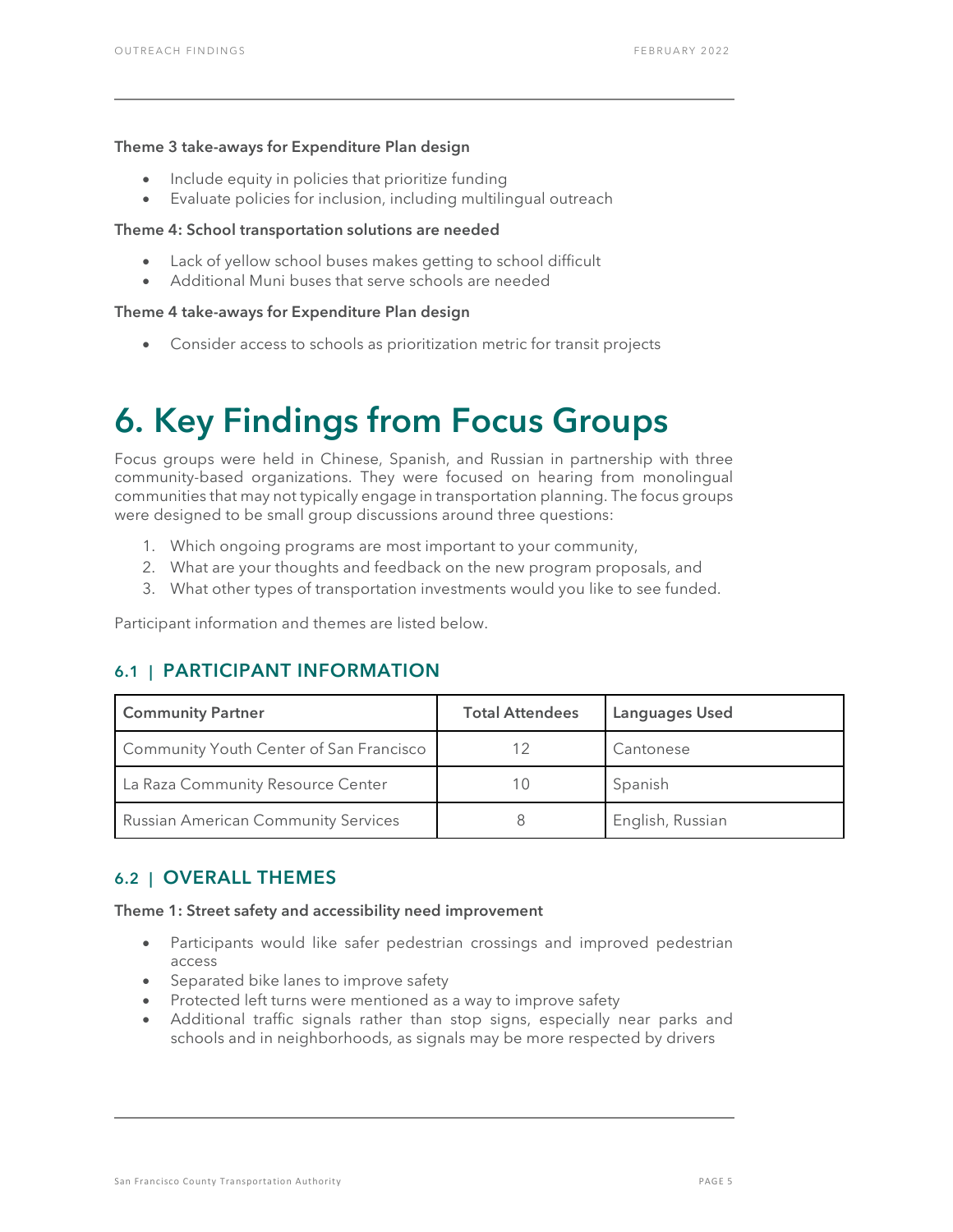#### Theme 1 take-aways for Expenditure Plan design

• Include investments in bicycle and pedestrian safety and traffic signals

#### Theme 2: Transit is critical and improvements are needed

- Participants had concerns about overcrowding on transit
- Those who work non-traditional shifts would like more late night transportation options
- Reliability improvements, including transit-only lanes, are important to speed up buses
- Additional bus connections are needed between neighborhoods, as well as additional buses serving schools
- Transit should be safer, including more lighting at transit stops
- Pedestrian safety related to accessing transit should be improved, in particular pedestrian safety related to center-running buses on Geary Boulevard
- The need for restoration of Muni service was emphasized (amid the COVID-19 pandemic service cuts)

#### Theme 2 take-aways for Expenditure Plan design

• Include investments that improve transit, including reliability and safety benefits

#### Theme 3: Equity at the forefront

- Participants would like to invest more in transportation, especially in lowincome communities
- Ensure all communities have good access to transportation options
- There were concerns about the affordability of transit. Ideas to improve affordability included transfer tickets and offering free weekend rides for families.

#### Theme 3 take-aways for Expenditure Plan design

• Put equity at the forefront of the expenditure plan, prioritizing investments in Equity Priority Communities which include concentrations of low-income households

#### Theme 4: Street resurfacing

- Some participants said that street repaving was essential for all modes
- Potholes present safety concerns and make it difficult for those with disabilities to ride the bus if the ride is too bumpy

#### Theme 4 take-aways for Expenditure Plan design

• Invest in street resurfacing to improve the transportation experience for all modes

#### Theme 5: Traffic congestion

- Some participants said they would like to improve the flow of traffic
- Synchronize traffic signals to improve flow for vehicles and transit
- Invest in transportation where new housing is being built to reduce congestion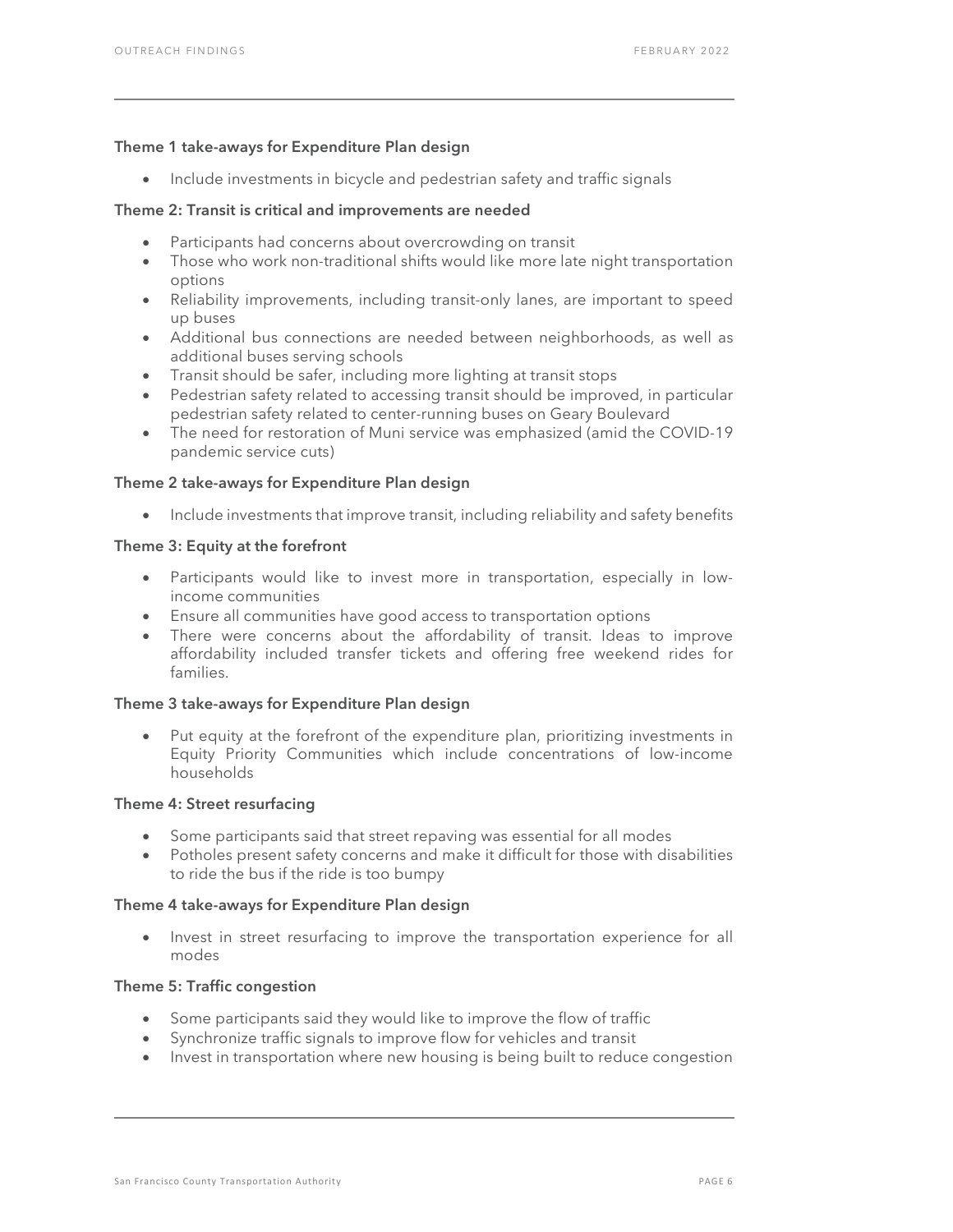• Concerns about congestion getting on and off the Bay Bridge

#### Theme 5 take-aways for Expenditure Plan design

- Invest in traffic signals to support transportation citywide
- Invest in transportation in areas of housing growth

#### Theme 6: Street closures and parking

- There were concerns about street closures (slow streets) increasing congestion on other nearby streets, leading to unsafe driving, and reducing available parking
- Parking solutions mentioned include an app to find shared parking, stacked parking, and additional parking garages

#### Theme 6 take-aways for Expenditure Plan design

- Consider all modes when crafting the Expenditure Plan
- Invest in Transportation Demand Management programs that can help manage parking demand

# <span id="page-7-0"></span>7. Key Findings from Virtual Town Halls

Two virtual town halls were held to seek feedback from anyone interested in the draft Expenditure Plan investments. The town halls were advertised via community-based organizations, Transportation Authority Board members, and social media. One was held on a Tuesday evening and one on a Thursday evening to accommodate differing schedules. We also recorded a town hall and posted it online along with an option to provide feedback via email. Town Hall participant information and themes are listed below.

### 7.1 | PARTICIPANT INFORMATION

| <b>Community Partners</b>                                                                                                                                                                                                                                                                                                         | Total<br><b>Attendees</b> | Languages Used        |
|-----------------------------------------------------------------------------------------------------------------------------------------------------------------------------------------------------------------------------------------------------------------------------------------------------------------------------------|---------------------------|-----------------------|
| Asian Women's Resource Center<br>Gum Moon Residence Hall<br>$\bullet$<br>Richmond Neighborhood Center<br>$\bullet$<br>One Richmond<br>$\bullet$<br><b>SF Council of District Merchants</b><br>$\bullet$<br>Sunset Neighborhood Beacon Center<br>٠<br>Wah Mei School<br>$\bullet$<br>We Are OMI<br>$\bullet$<br><b>WISE Health</b> | 37                        | Cantonese,<br>English |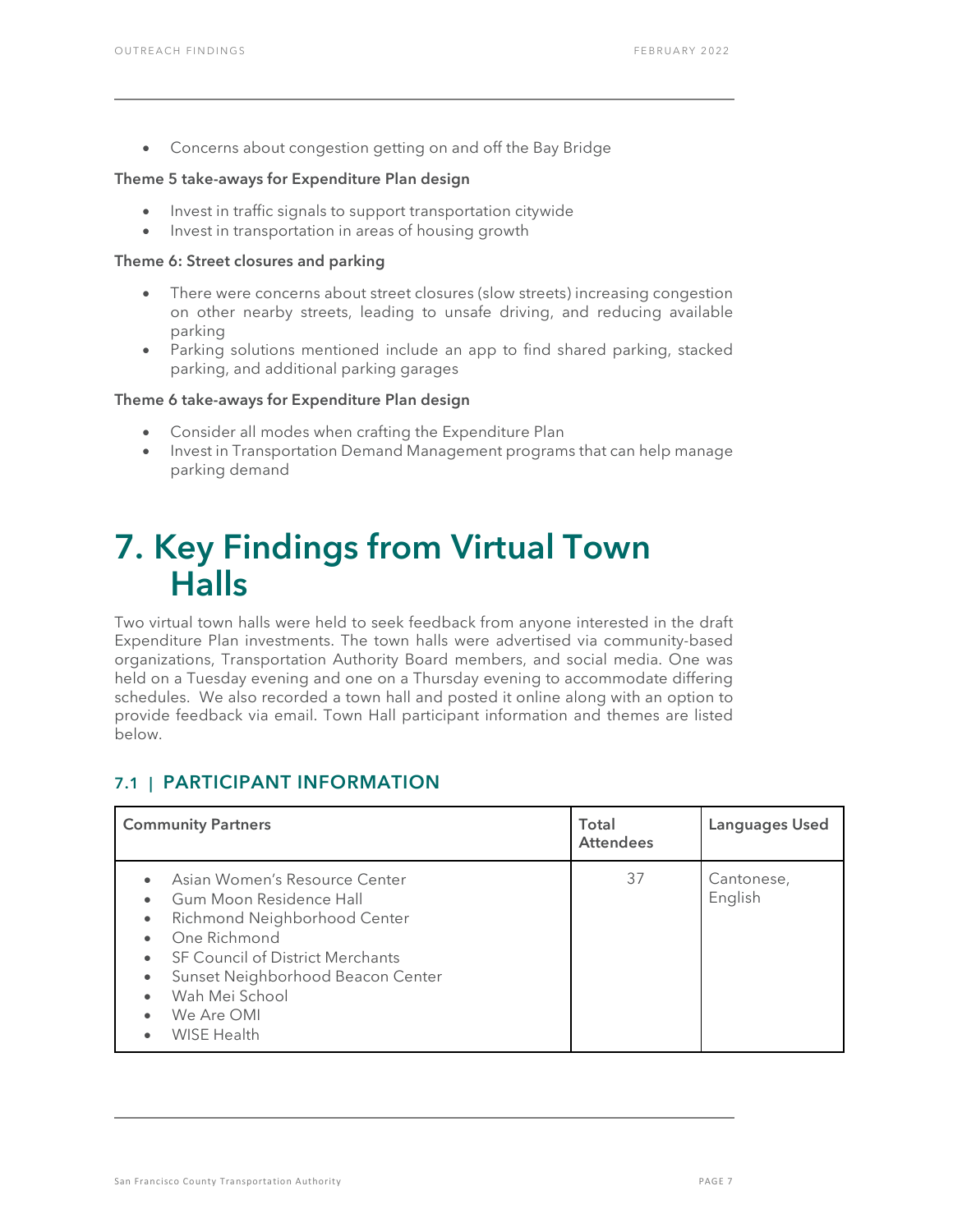| $\mathbf{u}$<br>. . | ີ | - |
|---------------------|---|---|

## 7.2 | OVERALL THEMES

#### Theme 1: Invest in Muni

- Improvements to bus stops, including accessibility, lighting, loading, signage and amenities
- Reliability improvements are important
- Participants would like additional service
- Prioritize street paving on streets with Muni routes

#### Theme 1 take-aways for Expenditure Plan design

• Include Muni investments in the Expenditure Plan, including funding for bus stop improvements

#### Theme 2: Focus on neighborhoods

- Support for neighborhood-scale planning focused on localized transportation barriers and solutions
- Connection to land use, including mixed use neighborhoods and accommodating growth
- Support for transit in neighborhoods, including loop shuttles

#### Theme 2 take-aways for Expenditure Plan design

- Include investments in neighborhood-scale planning
- Include funding for transportation that supports new development

#### Theme 3: Slow Streets

- There was both strong support and opposition to slow streets, including support for moving away from car-centric streets and opposition to streets being closed to vehicles
- Desire for traffic calming, safety improvements, and shared roadways rather than closing streets to vehicle traffic
- Some sentiment that tax dollars are being used on street paving but not everyone has access to a street if they're driving and it's closed to cars

#### Theme 3 take-aways for Expenditure Plan design

- Include flexibility in the Expenditure Plan to accommodate new transportation concepts, such as slow streets, and the need to evaluate and iterate on them
- Include eligibility for pilot projects to help with this

#### Theme 4: Pedestrian and bicycle facilities

- Interest in protected bike lanes and additional bike parking
- Sidewalk widening is needed in some areas with heavy pedestrian traffic
- Bikeshare/scootershare hubs that serve neighborhoods had support
- Prioritize street paving on streets that have bicycle facilities

#### Theme 4 take-aways for Expenditure Plan design

• Include investments in pedestrian and bicycle infrastructure and amenities that support walking and biking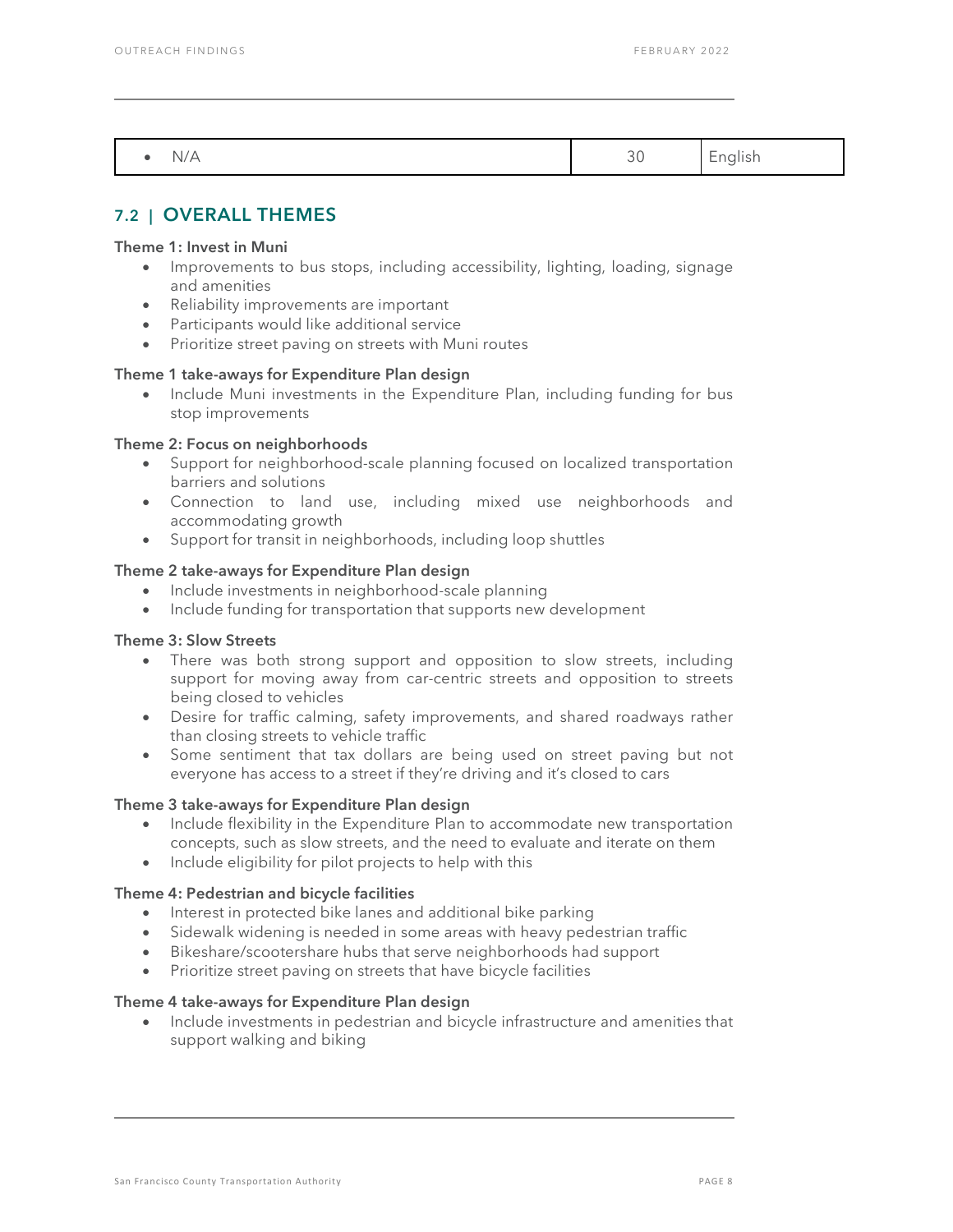• Include flexible eligibility for emerging concepts such as bikeshare/scootershare hubs

#### Theme 5: Equity at the forefront

- Participants urged consideration of social justice and climate goals in investments
- Modal equity was mentioned as well, including more space for people walking, biking, and taking transit related to space available for cars
- Some participants were interested in fare-free Muni
- Some participants emphasized the importance of funding paratransit

#### Theme 5 take-aways for Expenditure Plan design

- Invest in programs that promote equity
- Consider both social and geographic equity in prioritizing investments

#### Theme 6: Traffic congestion

- There were concerns about traffic congestion for those who drive
- Participants expressed a need to improve the transportation system in areas experiencing residential growth
- Support for traffic management, including signal synchronization to benefit both Muni and cars

#### Theme 6 take-aways for Expenditure Plan design

- Include funding for transportation that supports new development
- Include investments in signal upgrades

# <span id="page-9-0"></span>8. Key Findings from Roadshow Presentations

Project staff offered to attend existing community meetings in order to reach people where they already are and seek feedback on the draft Expenditure Plan. Organizations and committees invited staff to present on the half-cent transportation sales tax, answer questions, and get feedback from their membership. Participating organizations and themes are listed below.

### 8.1 | PARTICIPANT INFORMATION

- 
- 
- 
- San Francisco Black Led Organizations Tenderloin Traffic Safety Task Force
- Potrero Boosters San Francisco Transit Riders
- Resilient District 10 **8 COVID-MENT COVID-MENT COVID-MENT COVID-MENT COVID-MENT COVID-MENT COVID-MENT COVID-ME** Roundtables\*
- San Francisco Bicycle Coalition SFMTA's Paratransit Coordinating Council
	-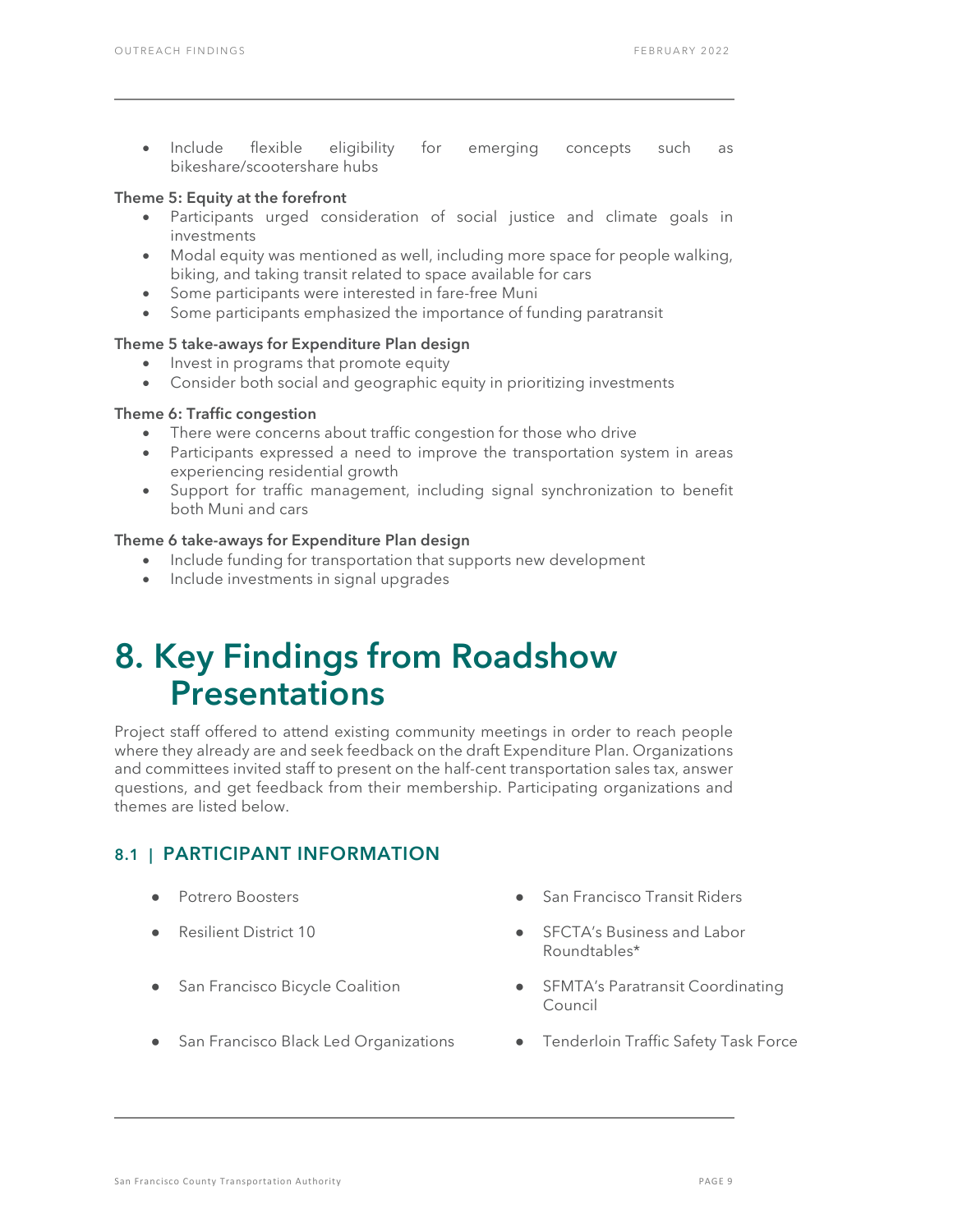#### Coalition

\*Attendees included representatives from: IW 378; Teamsters; Ironworkers Local; Transport Workers Union of America; Fisherman's Wharf CBD; McKinsey; Mission Bay TMA; Business Council on Climate Change; Salesforce

### 8.2 | OVERALL THEMES

#### Theme 1: Bicycle and pedestrian safety

- Participants would like protected bike lanes, especially to increase comfort in letting children ride to school
- Secure bike parking
- Support for quick build projects and bike infrastructure being installed throughout the city
- Desire for upgraded traffic signals, including pedestrian scrambles
- Concern about pedestrian safety where freeways meet city streets
- Concern about right-turning vehicles colliding with bikes at intersections

#### Theme 1 take-aways for Expenditure Plan design

● Invest in bicycle and pedestrian infrastructure, including signal upgrades

#### Theme 2: Transit investments

- Improve reliability, accessibility, personal safety and cleanliness of the transit system (local and regional)
- Improve transit access to parks and other amenities
- Invest in new buses, including electric vehicles and infrastructure needed to support them
- Install transit signal priority with upgraded signals
- Need to restore transit service (service cuts during pandemic), pay good wages to attract and retain drivers, mechanics, etc.

#### Theme 2 take-aways for Expenditure Plan design

● Invest in transit, including buses and electrification infrastructure and signal infrastructure that supports transit reliability

#### Theme 3: Equity at the forefront

- Equity should be at the root of a new expenditure plan
- Focus investments in Equity Priority Communities
- Recruit transportation employees with equity in mind, including in leadership and management positions, and create opportunities and scholarships for young people or those reentering the workforce
- Consider safety and affordability of freeway travel for people that have been displaced from the city and may not feel safe on transit or have transit options available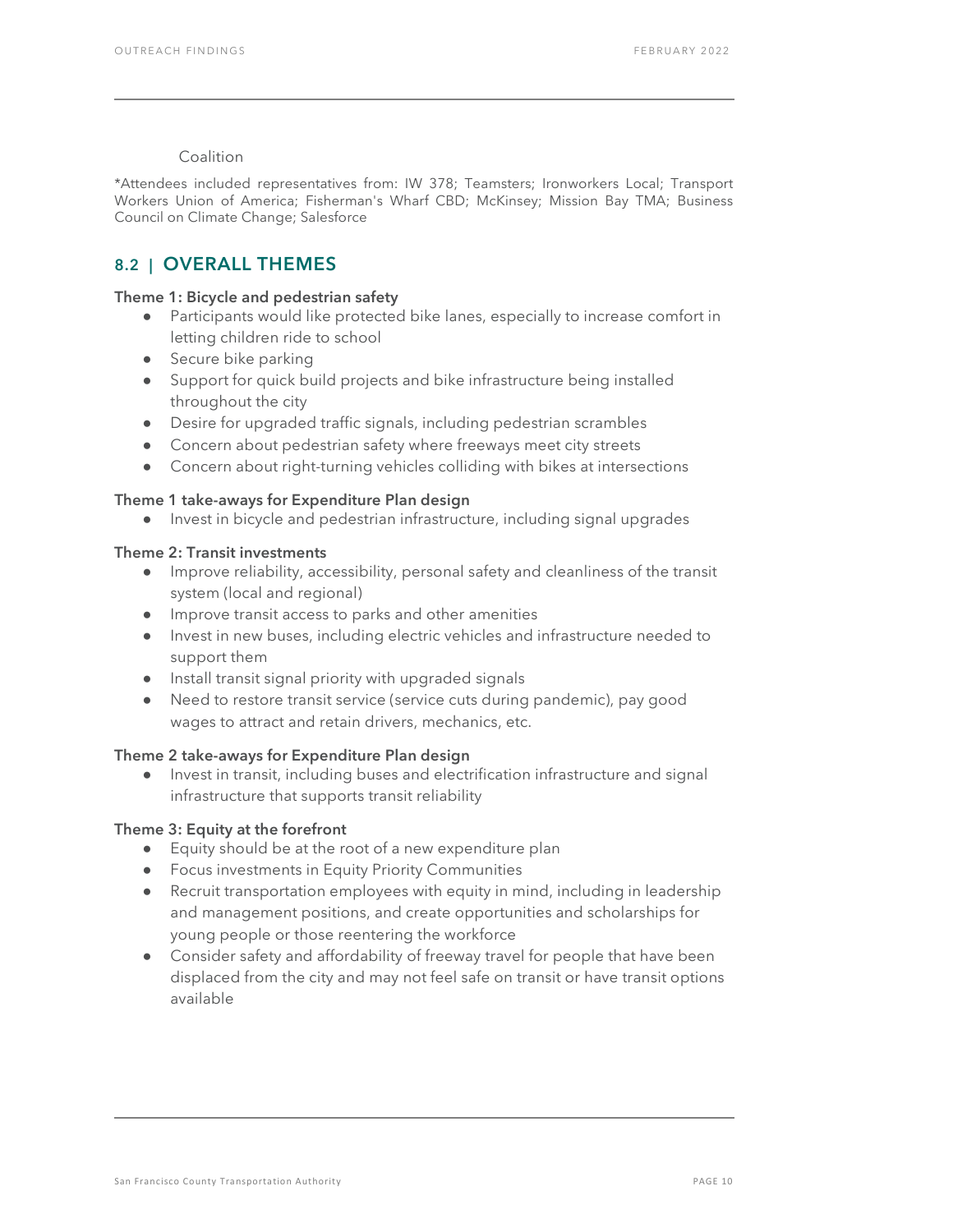#### Theme 3 take-aways for Expenditure Plan design

- Include Equity Priority Communities as a mechanism for prioritizing investments
- Consider all modes in the Expenditure Plan

#### Theme 4: Better connect neighborhoods

● Focus on travel between neighborhoods rather than downtown because travel patterns are changing

#### Theme 4 take-aways for Expenditure Plan design

● Include investments that support neighborhood travel

#### Theme 5: Paratransit and accessibility

- Participants expressed support for funding paratransit
- Expressed need to improve accessibility, including bus stop locations for seniors and people with disabilities
- Interest in funding to repair paratransit equipment, buy replacement and/or additional vehicles, and expand service

#### Theme 5 take-aways for Expenditure Plan design

● Include investments in paratransit, including vehicle maintenance and replacement, and accessibility improvements

#### Theme 6: Innovative enforcement strategies

- Some participants would like funding for enforcement, specifically of cars blocking bike lanes, and photo enforcement using red light and speed cameras
- Desire for innovative enforcement strategies that are equitable
- Signage is not enough for enforcement

#### Theme 6 take-aways for Expenditure Plan design

● Consider flexible eligibility that would allow exploration of compliance strategies related to improving safety and promoting equity

#### Theme 7: School transportation

- Participants said it was difficult getting kids to school and there was a lack of school buses
- Biking to school would be more of an option if there were more protected bike lanes and ways to store bikes in apartments

#### Theme 7 take-aways for Expenditure Plan design

- Invest in bicycle safety improvements
- Consider school travel, such as Safe Routes to School programs, when developing program investments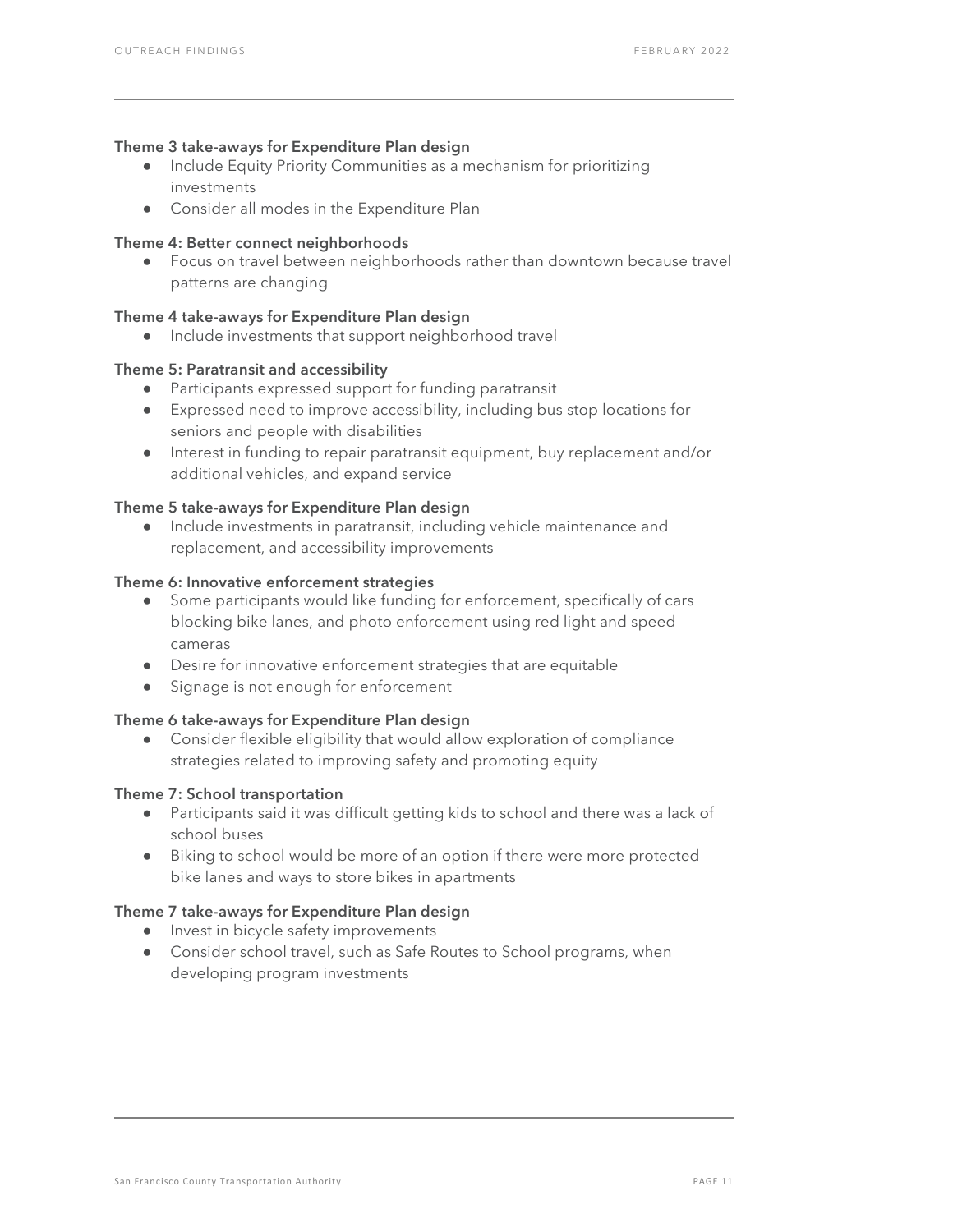# <span id="page-12-0"></span>9. Key Findings from Online Survey

An online survey was available in multiple languages from late September 2021 to early February 2022 and received about 400 responses. The survey provided information on the half-cent transportation sales tax as well as ongoing programs and new programs and asked participants how important (rank 1-5) these programs were to them. There were also opportunities for open-ended responses to ongoing and new programs. The survey also collected voluntary demographic data to determine if respondents were representative of San Francisco overall. Survey respondents differed from San Francisco's population, skewing more white and male. The project team focused much of the outreach strategy on partnering with community-based organizations on outreach formats that allowed for more in-depth feedback from low-income communities of color to ensure the process included thorough feedback from historically underinvested communities. Survey and demographic data are shown below.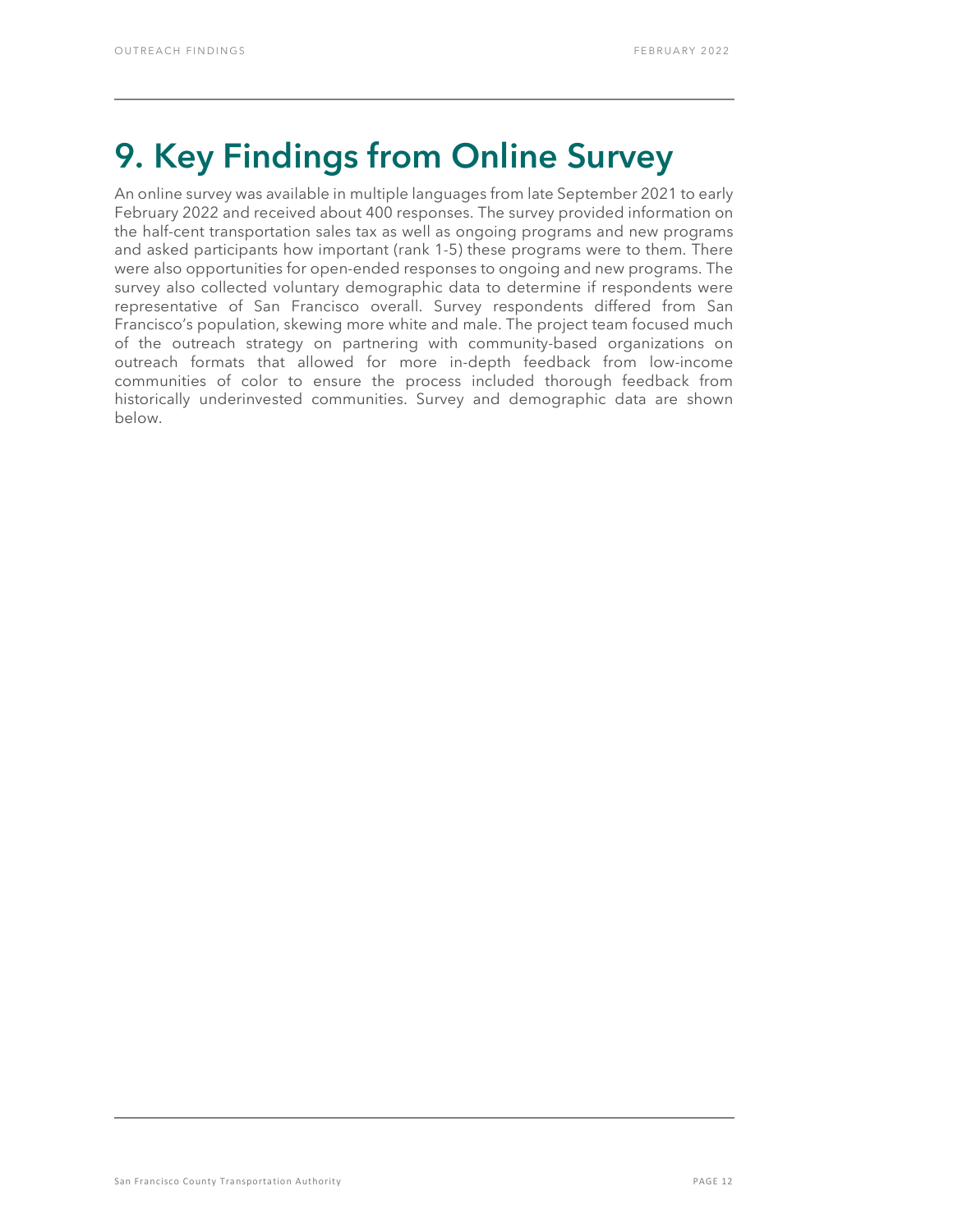### 9.1 | PARTICIPANT INFORMATION

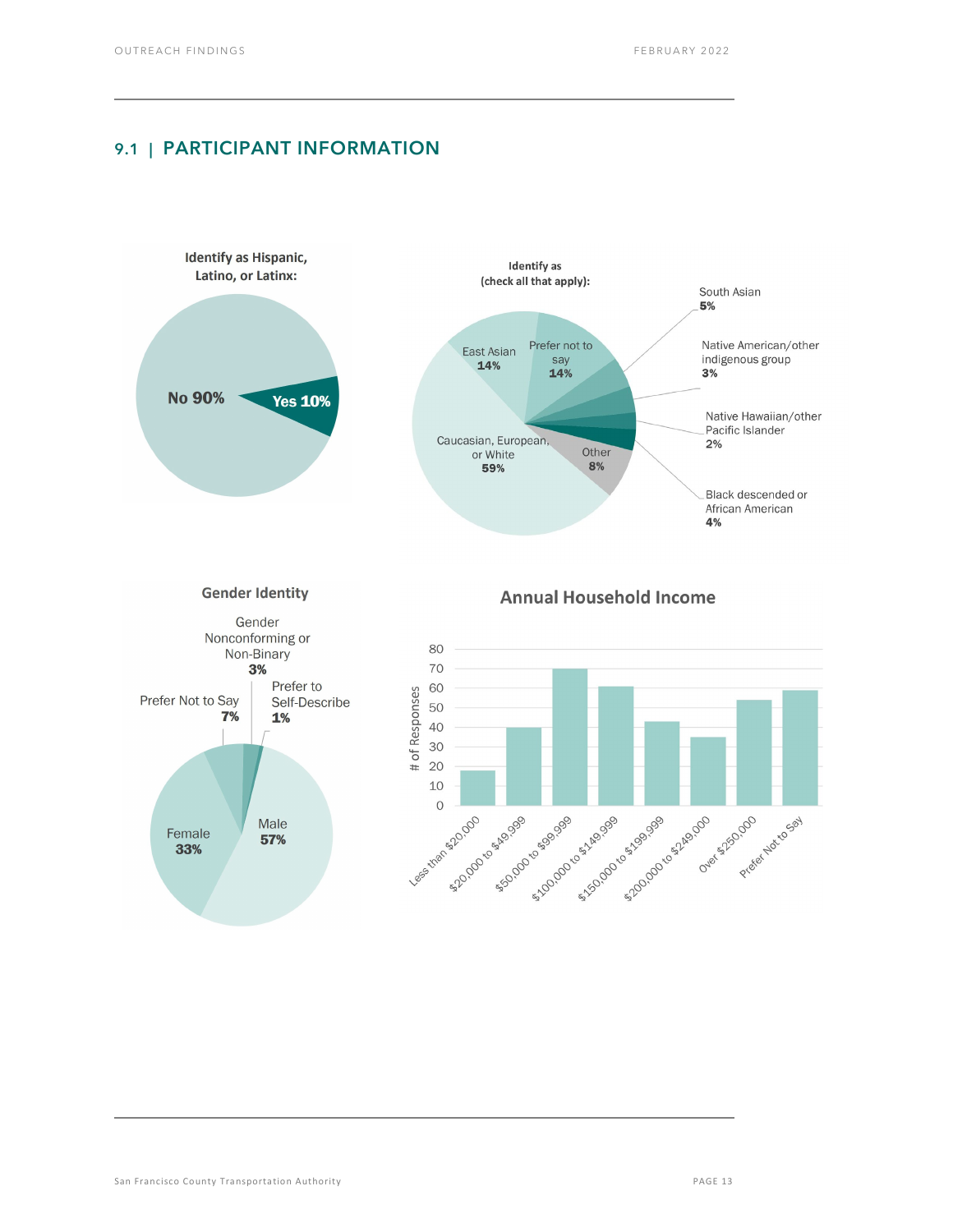### 9.2 | ONGOING PROGRAMS



#### Take-aways for Expenditure Plan design

● Continue investing in ongoing programs, especially transit maintenance, street safety, and Muni reliability improvements.



### 9.3 | NEW PROGRAMS

\*Planning/design funds only

#### Take-aways for Expenditure Plan design

Invest in transit capacity improvements, enhanced and expanded transit service, and transportation improvements that support new growth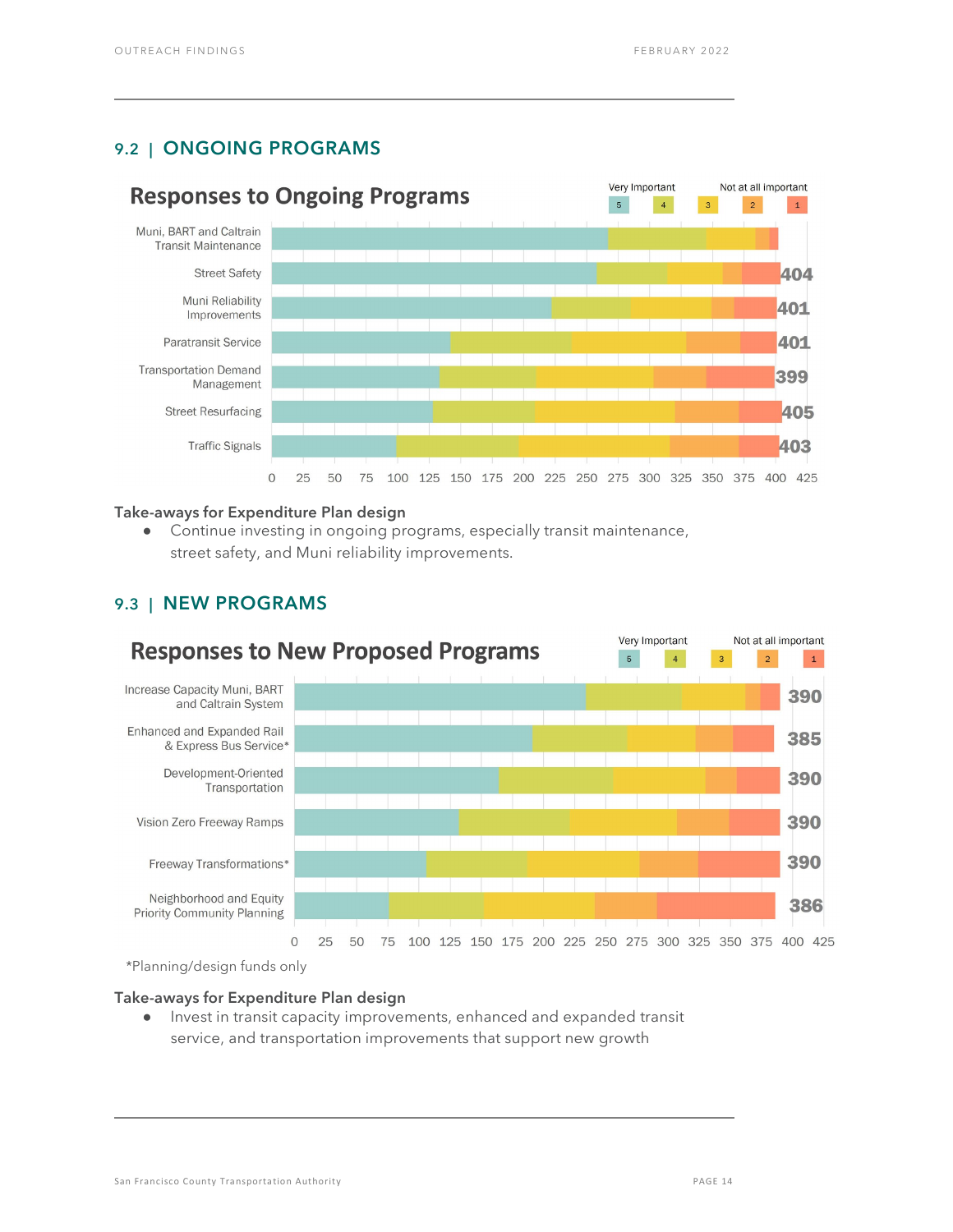## 9.4 | OVERALL THEMES FROM OPEN-ENDED RESPONSES

#### Theme 1: Transit improvements

- Expand bus and rail throughout the city
- Muni reliability improvements are critical
- Better integrate transit connections and transfers
- Address deliverability of major transit projects

#### Theme 1 take-aways for Expenditure Plan design

- Include investments in transit, including reliability and expansion
- Consider reporting mechanism for major transit projects

#### Theme 2: Safety and security

- Support for bicycle and pedestrian safety improvements, especially separated bike lanes
- Support for traffic calming improvements to slow down cars and improve safety
- Concerns about personal safety on transit and waiting at transit stops

#### Theme 2 take-aways for Expenditure Plan design

● Include investments that support safety, including street and personal safety

#### Theme 3: Slow streets

- There was some strong support for slow streets, including a permanent network around the city
- There was also opposition to slow streets, with a desire to open all streets to vehicles

#### Theme 3 take-aways for Expenditure Plan design

● Consider all modes when crafting the Expenditure Plan

#### Theme 4: Enforcement

- Some participants expressed a desire for traffic enforcement and wanted automated enforcement, including speed cameras and red light cameras
- There was also interest in parking enforcement, especially cars double-parking in bike lanes

#### Theme 4 take-aways for Expenditure Plan design

● Consider flexible eligibility that would allow exploration of innovative enforcement strategies related to improving safety and promoting equity

#### Theme 5: Parking and traffic congestion

- Some respondents had concerns about parking removal and would like parking preserved and additional parking made available in areas throughout the city
- Support for traffic signal synchronization to improve traffic flow

#### Theme 5 take-aways for Expenditure Plan design

● Consider all modes when crafting the Expenditure Plan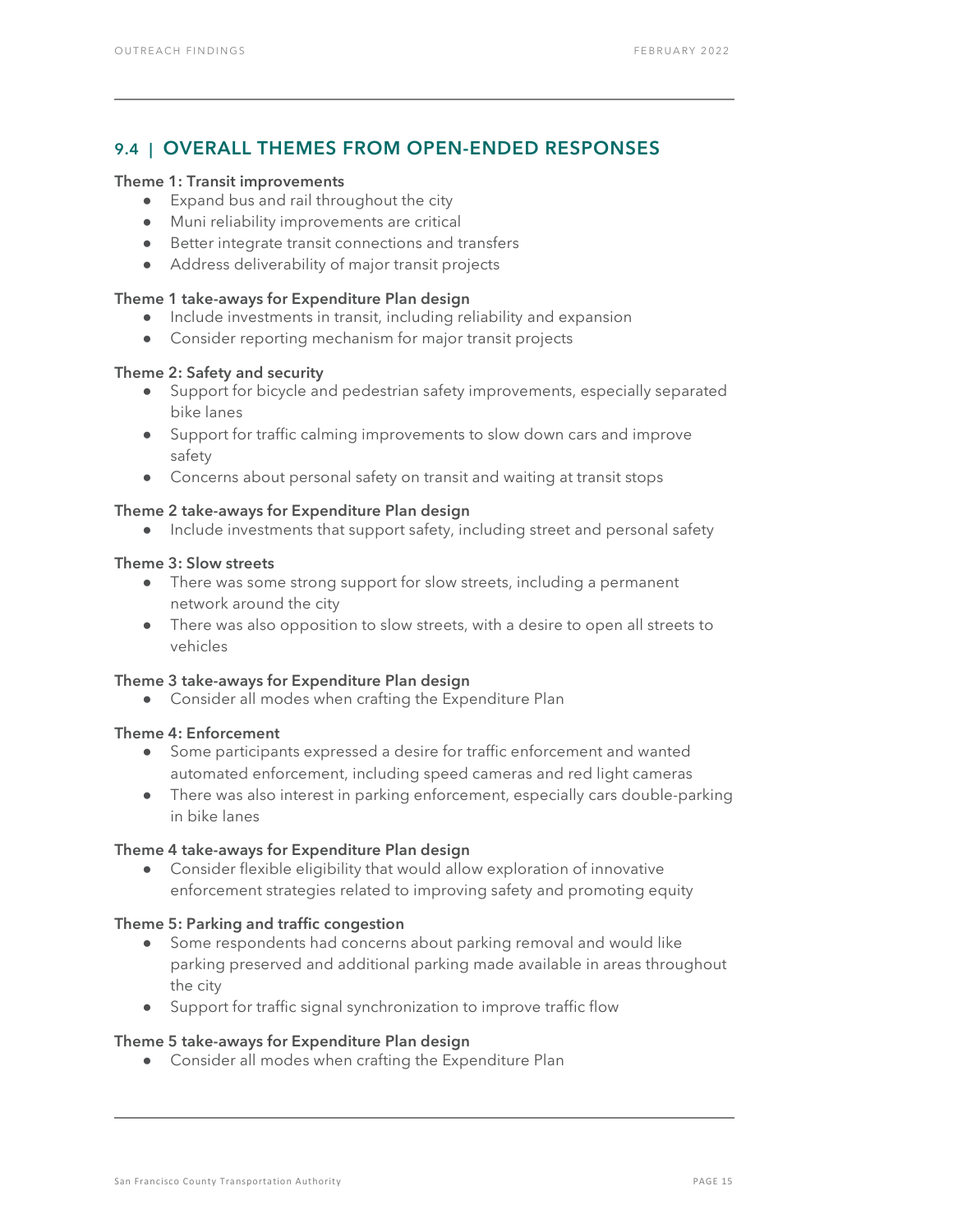- Invest in traffic signal upgrades
- Invest in Transportation Demand Management programs that can help manage parking demand

#### Theme 6: Equity

- Some respondents expressed a desire to tear down freeways and reconnect communities to advance equity
- Concerns about transit affordability and a desire for free transit and/or capped fares across transit systems
- Support for paratransit and essential trip cards serving seniors and people with disabilities

#### Theme 6 take-aways for Expenditure Plan design

- Include program eligibility for transformative freeway projects
- Invest in paratransit to serve seniors and people with disabilities
- Consider equity in prioritizing investments

# <span id="page-16-0"></span>10. Key Findings from Review of Past **Outreach**

At the beginning of the reauthorization process, staff reviewed outreach findings from various other plans including ConnectSF, the San Francisco Transportation Plan, Downtown Congestion Pricing, and various community-based transportation plans. These findings provided an opportunity for staff to learn from prior efforts and helped to shape the outreach strategy for reauthorization. Many of the themes from past outreach, listed below, are similar to feedback themes heard throughout the reauthorization outreach phase.

### 10.1 | PLANS AND STUDIES REVIEWED

- ConnectSF: Vision and Part 2 Outreach Reports
- San Francisco Transportation Plan
- Downtown Congestion Pricing: Outreach Round 1
- **•** Freeway Corridor Management Study
- Freeway Ramp Intersection Safety Studies 1 & 2
- Various community-based transportation plans

### 10.2 | OVERALL THEMES

#### Theme 1: Transit needs improvement

- Transit is often slow, unreliable, and infrequent with too many transfers
- Increase transit service, including more frequent service and longer vehicles
- Improve bus stops with amenities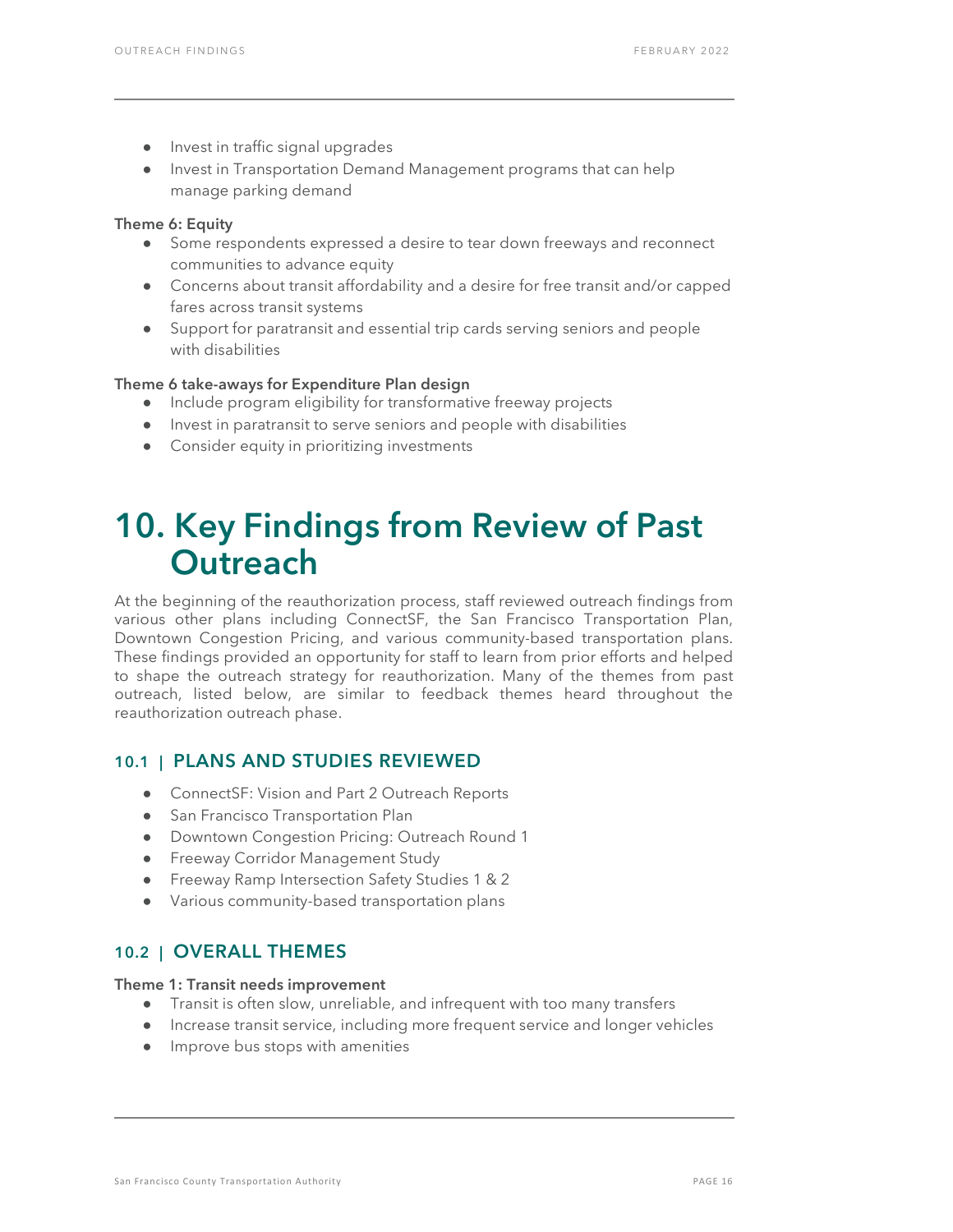- Expand the transit network
- Free or reduced transit fares
- Better transit connections

#### Theme 1 take-aways for Expenditure Plan design

● Include investments in improving transit, including reliability and expansion

#### Theme 2: Safety and security are a concern

- Safety and security are a primary concern for many
- Improve pedestrian safety, including crosswalks and lighting
- Improve bicycle safety with infrastructure improvements

#### Theme 2 take-aways for Expenditure Plan design

Include investments that improve bicycle and pedestrian safety

#### Theme 3: Equity at the forefront

- Think about who benefits from investments and who has been harmed from previous transportation investments
- Design programs with equity at the forefront

#### Theme 3 take-aways for Expenditure Plan design

- Prioritize equity when making investment decisions
- Consider how to repair past harms from transportation projects with new investments

#### Theme 4: Parking and loading are a neighborhood concern

- Balance street improvements with need for parking
- Loading space is needed

#### Theme 4 take-aways for Expenditure Plan design

● Consider all modes of transportation

# <span id="page-17-0"></span>11. Expenditure Plan Advisory **Committee**

Development of the new Expenditure Plan has also been informed by an Expenditure Plan Advisory Committee (EPAC). The goal of the EPAC is to help shape the new Expenditure Plan and ultimately, recommend that the Transportation Authority Board approve the new Expenditure Plan and place it on the ballot. The EPAC provides an opportunity to engage stakeholders deeply in the development of a new Expenditure Plan. The 27 member EPAC represents a broad coalition of interests, including:

- 13 equity and neighborhood-focused representatives
- 8 advocacy organizations
- 6 business and civic group representatives